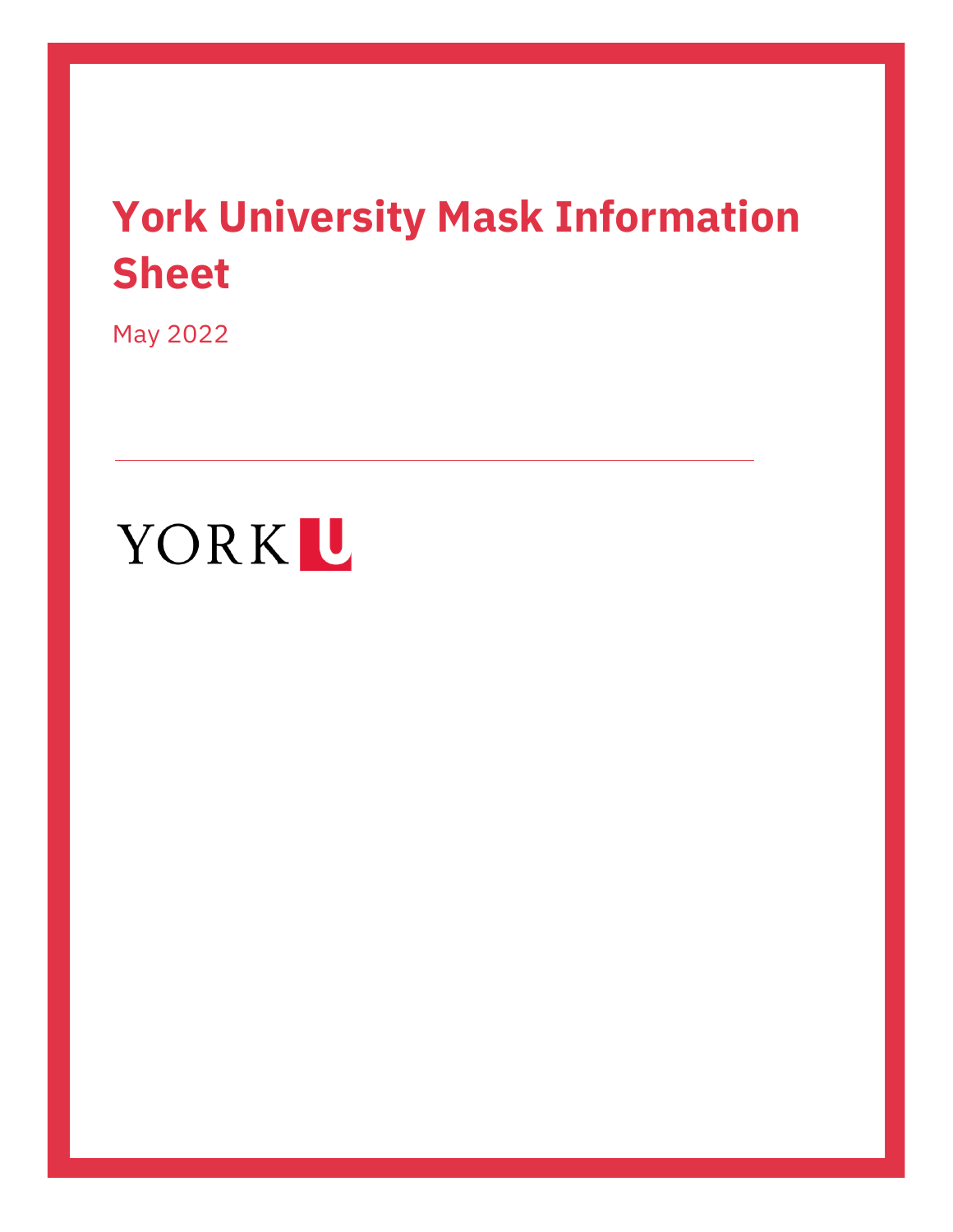## **Mask Information Sheet**

IMPORTANT: Disposable masks, including surgical, procedural, and N95/KN95 masks are typically single use, but [may be reused](https://www.canada.ca/en/public-health/services/publications/diseases-conditions/types-masks-respirators.html) until visibly dirty, damp or damaged. Please follow the manufacturer's instructions for use and disposal. Non-medical masks, including cloth masks, are not a replacement for required personal protective equipment (PPE).

Wearing a mask is used for source control, protecting ourselves and others. As per the **Public Health** [Agency of Canada,](https://www.canada.ca/en/public-health/services/diseases/2019-novel-coronavirus-infection/prevention-risks/about-non-medical-masks-face-coverings.html) while non-medical masks can help prevent COVID-19 spread, medical masks and respirators provide better protection. For more information about different types of masks, see Public Health Agency of Canada's COVID[-19 mask use: Types of masks and respirators](https://www.canada.ca/en/public-health/services/publications/diseases-conditions/types-masks-respirators.html) poster.

Non-medical masks are not classified as personal protective equipment (PPE). If a respirator (e.g., N95) is required for a specific job hazard, they are considered to be PPE and, as such, fit testing and other Respirator Program requirements should be followed.

**Wearing a mask, in addition to getting vaccinated, physical distancing where possible or reasonable, and other [public health measures,](https://www.toronto.ca/home/covid-19/covid-19-reduce-virus-spread/) can reduce the spread of COVID-19. Please continue to follow applicable public health measures and York COVID-19 protocols, such as not coming to campus if feeling unwell, and properly washing your hands often.**

Wearing a mask is a way of covering your mouth, nose and chin to prevent your respiratory droplets or aerosols from contaminating others or landing on surfaces. A mask can protect you and any others by containing respiratory droplets or aerosols that can spread the virus.

#### **Check your mask to ensure it is in good condition prior to use:**

- Inspect it for fraying and holes there should not be any of these.
- Ensure it is clean and dry.

Do not wear any mask that is frayed, has holes, is wet or dirty.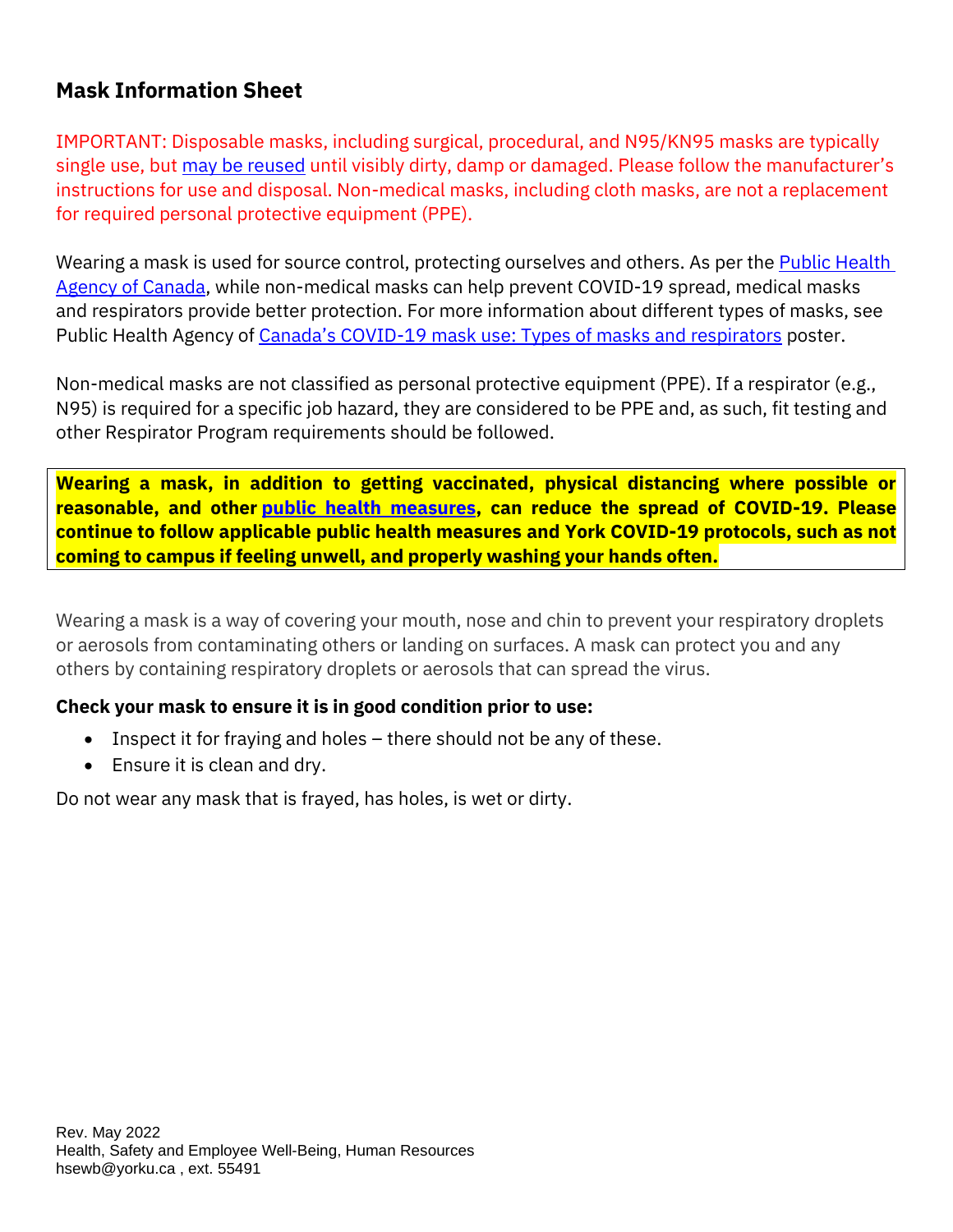

Always wear a mask indoors, and outdoors if you can't keep a physical distance.

**M** TORONTO Public Health

# TORONTO.CA/COVID19

### **How to wear (or "don") a disposable or reusable mask:**

- Properly wash or sanitize your hands immediately before putting the mask on, and practice good hand hygiene while wearing it.
- Secure the mask with the ties or ear loops.
- Adjust the mask to ensure full coverage of the mouth, nose and chin. Use the flexible nosepiece and pinch around nose to secure the upper part of the mask. While holding mask in place at nose, pull the lower part of mask below the chin.
- Proper wear allows for comfortable breathing without restriction.
- The mask should not impair vision or interfere with tasks.
- The mask should not be shared with others.
- Avoid touching your mask, but if you do, make sure to wash or sanitize your hands right after.
- **Reusable cloth masks:** Often, the inner part of the cloth mask can be distinguished by the observable stitching close to the elastic bands and is a different colour from the outer part. It should fit well (non-gaping).



#### **How to safely remove ( or "doff") a disposable or reusable mask:**

Wash or sanitize your hands, be careful not to touch your eyes, nose, and/or mouth when removing your mask.